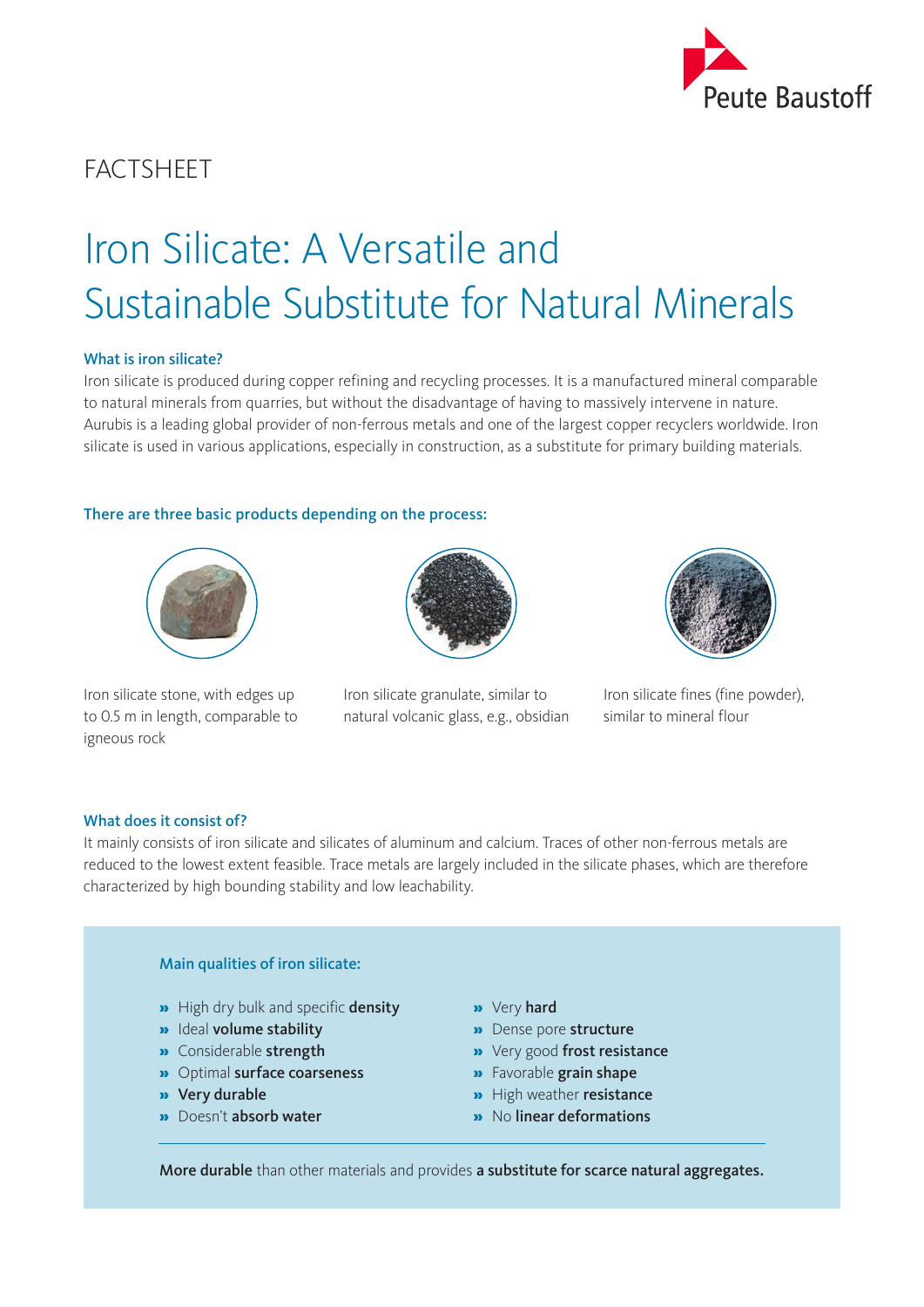### A heavyweight with considerable potential in the circular economy and climate protection



Closing the loop

Using this valuable manufactured mineral actively contributes to the circular economy and increases resource efficiency.

#### Industrial symbiosis

Using manufactured minerals in the construction sector facilitates industrial symbiosis towards greater circularity and climate neutrality.



#### Active climate protection

- » Per year, iron silicate can save up to
	- 11,400 t CO<sub>2</sub> as an aggregate in road construction, by preventing the extraction of gravel in quarries
	- 170,000 t CO<sub>2</sub> as a reactive mineral additive in blended cements
	- 116,000 t CO<sub>2</sub> as a substitute for cement and crushed stone in concrete

Baseline: Use of 1 million t of gravel, cement, and concrete. Substitution of 100 % gravel, 100 % crushed stone, and 20 % Portland cement by iron silicate. Source: Life Cycle Assessment of different substitution scenarios for iron silicate, Quantis, technical report, September 2020 / own calculation, Aurubis

The environmental benefits of using iron silicate compared to natural minerals are confirmed by a Life Cycle Assessment.

The results come to a clear conclusion: The use of iron silicate can significantly reduce CO<sub>2</sub> emissions as well as other environmental impacts.

When constructing a larger building,  $CO<sub>2</sub>$  emissions could be reduced by around 12,000 t if iron silicate is used.

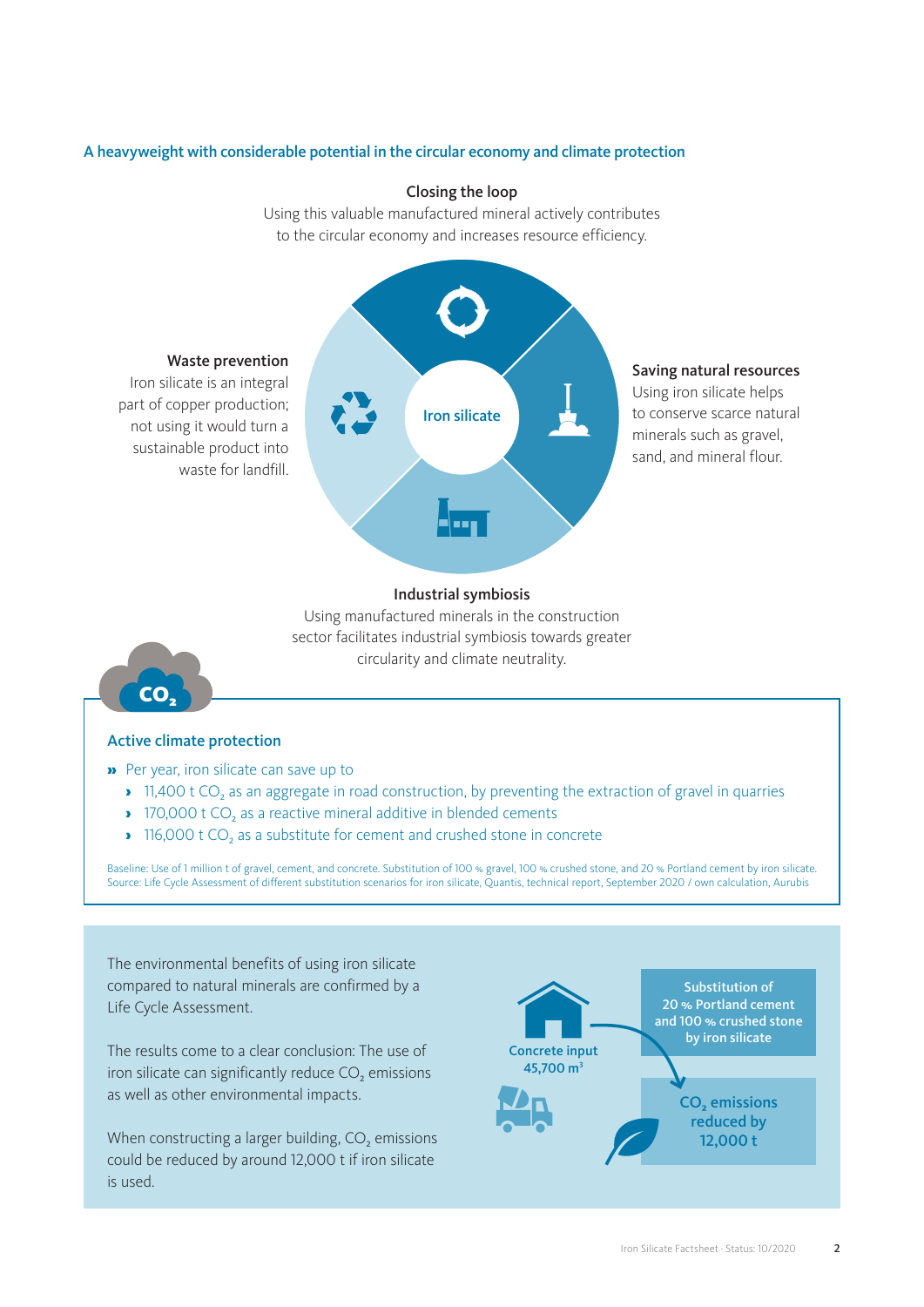# What is iron silicate used for?

Its technical properties enable iron silicate it to be deployed in a wide range of applications. Fifty years of practical experience and substantial testing demonstrate that it is safe to use throughout its entire life cycle. Iron silicate is registered in compliance with the EU's REACH regulation and is available at a consistent quality throughout the year.

| Area                         | <b>Purpose</b>                                                                                                       | <b>Special advantages</b>                                                                                                                                                                                      |
|------------------------------|----------------------------------------------------------------------------------------------------------------------|----------------------------------------------------------------------------------------------------------------------------------------------------------------------------------------------------------------|
| <b>Hydraulic engineering</b> | Protecting embankments and the<br>beds of rivers, canals, and harbor basins<br>against tides and waves.              | >> Thinner stone layers and less<br>excavation work<br>>> Stability through high dry bulk density,<br>cubic particle shape, and surface texture                                                                |
| Road construction            | Used as an anti-frost and gravel-bearing<br>layer as well as an underlay for paving.                                 | > Very good load-bearing capacity<br>Frost resistance<br><b>»</b> Water permeability                                                                                                                           |
| <b>Cement production</b>     | Fines and granules used as iron additive<br>in clinker bricks or as reactive mineral<br>additive in blended cements. | Ready-to-use source of iron<br>Decreases burning temperature and<br>therefore fuel consumption                                                                                                                 |
| Concrete production          | Versatile use as a substitute for natural<br>aggregates and Portland cement.                                         | > Enhances workability in its fresh state,<br>improves mechanical properties,<br>enhances durability<br>» Enables special types of concrete, e.g.,<br>protecting from radiation, heavyweight<br>concrete, etc. |
| <b>Abrasives</b>             | Granulate used for blast cleaning.                                                                                   | > Provides a perfect grit for blasting<br>steel, stone, and concrete                                                                                                                                           |

In addition to these examples, iron silicate can also be used in asphalt, ceramics, dry mixtures, coal flotation, for soil stabilization, and many other uses.